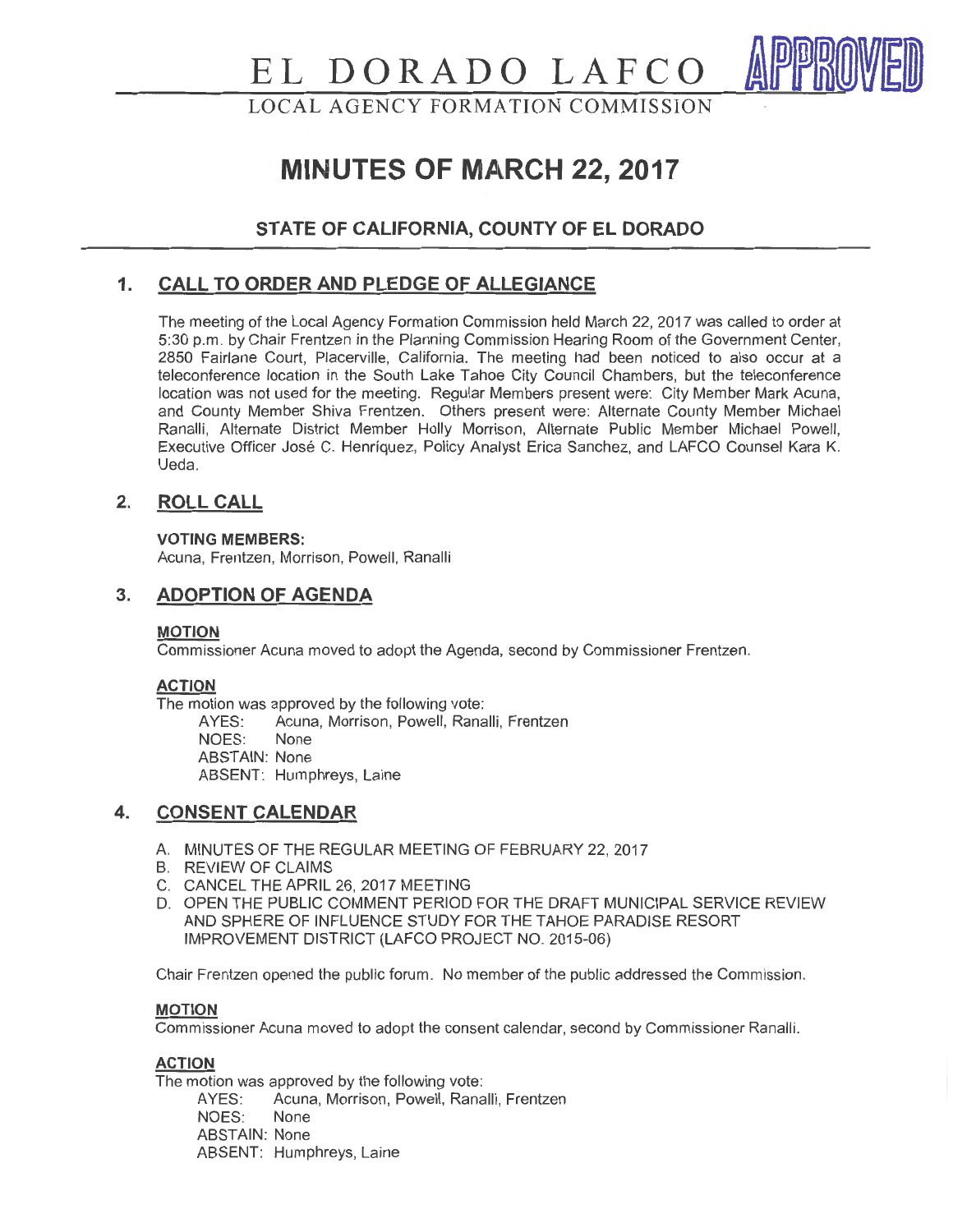

# **5. PUBLIC FORUM/PUBLIC COMMENT**

Chair Frentzen opened the public forum . No member of the public addressed the Commission.

# **6. PUBLIC HEARING TO CONSIDER AND ADOPT THE FINAL BUDGET FOR FISCAL YEAR 2017-18**

Mr. Henriquez reviewed the staff report with the recommendation that the Commission:

- 1. Receive the information related to the adopted Proposed Budget for Fiscal Year 2017-2018;
- 2. Open the Public Hearing on the matter;
- 3. Adopt LAFCO Resolution L-2017-05 approving the Final Budget for Fiscal Year 2017-2018, which reflects the Commission's priorities for the coming fiscal year; and
- 4. Direct staff to transmit the Final Budget to the funding agencies and others as specified in Government Code §56381.

Chair Frentzen opened the public forum. No member of the public addressed the Commission.

#### **MOTION**

Commissioner Frentzen moved to approve the Final Budget for FY2017-18, with the direction that the Executive Officer first seek the approval of the Commission for the hiring of the Clerk/Analyst if it were to occur prior to January 1, 2018, second by Commissioner Acuna.

#### **ACTION**

The motion was approved by the following vote:

AYES: Acuna, Morrison, Powell, Ranalli, Frentzen NOES: None ABSTAIN: None ABSENT: Humphreys, Laine

# **7. CONSIDER APPROVING A ONE-YEAR TIME EXTENSION FOR THE FINAL CONDITIONS FOR THE MALCOLM DIXON ESTATES REORGANIZATION TO THE EL DORADO IRRIGATION DISTRICT AND THE EL DORADO HILLS COUNTY WATER DISTRICT (LAFCO PROJECT NO. 2013-01)**

Mrs. Sanchez reviewed the staff report with the recommendation that the Commission consider a third one-year extension request for the Malcolm Dixon Estates Reorganization into the El Dorado Irrigation District and the El Dorado Hills County Water District.

The Commission discussed the costs and staff time that are required to approve extensions, not necessarily limited to the time and costs associated with the projects on this Agenda. Cognizant that the issues were numerous and outside of the scope of this Agenda item, the Commission directed staff to place the general issues on the May Agenda for discussion.

Chair Frentzen opened the public forum.

Dave Crosariol, CTA Engineering, representing Malcolm Dixon Estates, said that he anticipates completion this year, but that the project is now with the Bureau and EID. He also agreed to pay the additional fees and charges incurred for the project.

#### **MOTION**

Commissioner Acuna moved to approve a one-year extension for the Malcolm Dixon Estates Reorganization, second by Commissioner Ranalli.